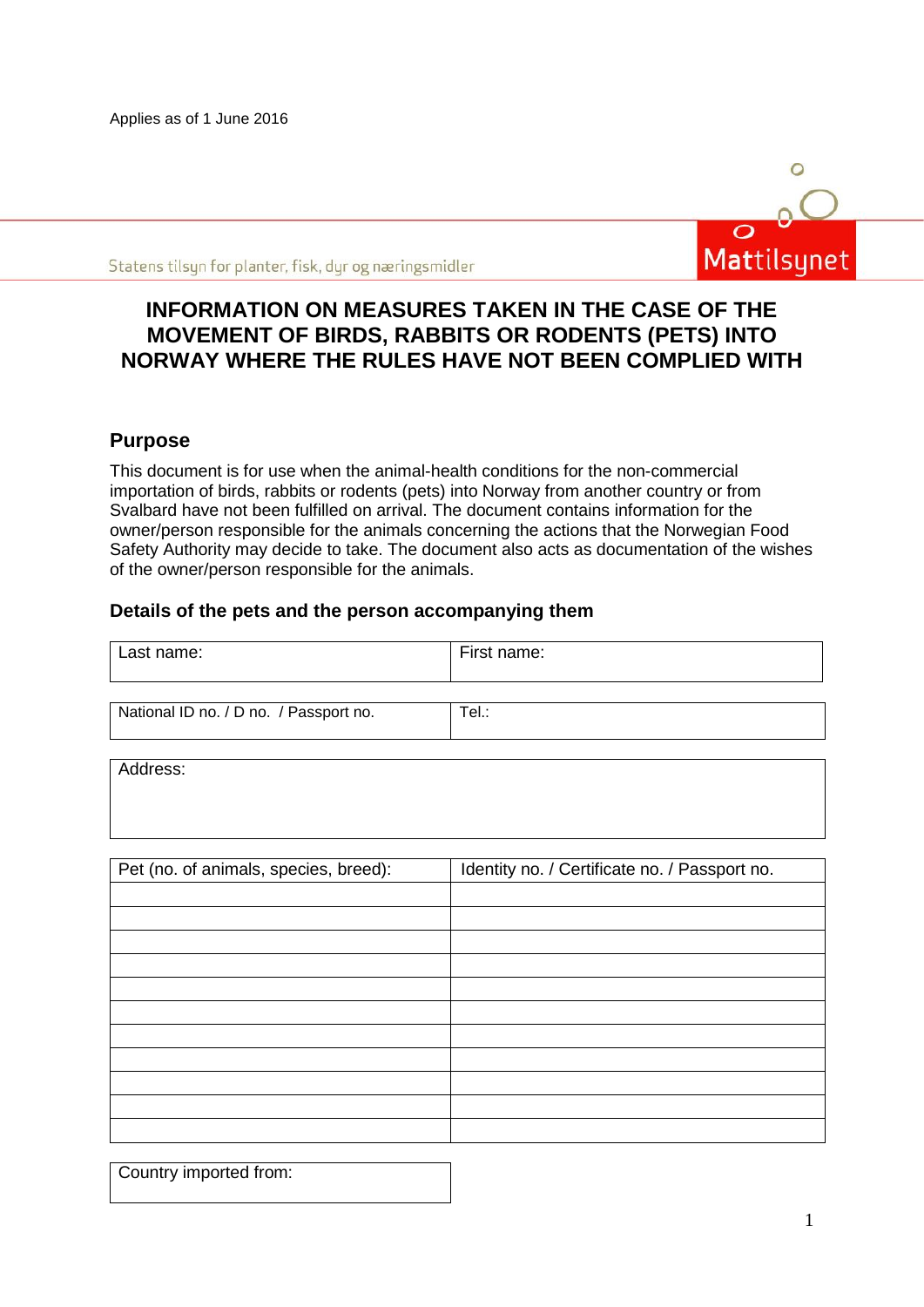## **Conditions for importing pets – general**

The animal-health conditions for bringing pets into Norway are set out in Regulations no. 542 [of 19 May 2016 concerning the non-commercial movement of pets \(the Pet Regulations\).](https://lovdata.no/dokument/LTI/forskrift/2016-05-19-542) For importing more than three animals, the conditions in [Regulations no. 464 of 20 February](https://lovdata.no/dokument/SF/forskrift/2004-02-20-464)  [2004 concerning animal-health conditions for the import and export of live animals, semen,](https://lovdata.no/dokument/SF/forskrift/2004-02-20-464)  [ova and embryos \(the Trade in Animals Regulations\)](https://lovdata.no/dokument/SF/forskrift/2004-02-20-464) must be fulfilled. Regulations concerning [special protective measures](http://www.mattilsynet.no/om_mattilsynet/gjeldende_regelverk/sarskilte_beskyttelsestiltak/) may also be issued.

## **Conditions for importing pets from the EEA**

The following conditions for the importation of pets from the EEA are considered **not** to have been fulfilled on arrival (*check as appropriate*):

| Identification document in the case of importing three or fewer birds or<br>rabbits $(^1)$ .                                                                                                |  |
|---------------------------------------------------------------------------------------------------------------------------------------------------------------------------------------------|--|
| Declaration from the operator of a registered consignor holding in the case<br>of importing more than three birds not of the parrot family( $^{2}$ ).                                       |  |
| A trade document from a public veterinarian or veterinarian in charge at the<br>registered holding of origin in the case of importing more than three birds of<br>the parrot family( $3$ ). |  |
| A health certificate from a public veterinarian or veterinarian in charge at the<br>registered holding of origin in the case of importing more than three<br>rabbits $(4)$ .                |  |
| Other (e.g. breach of prohibition or conditions set out in the regulations<br>concerning special protective measures). Specify in detail (use a separate<br>sheet if required):             |  |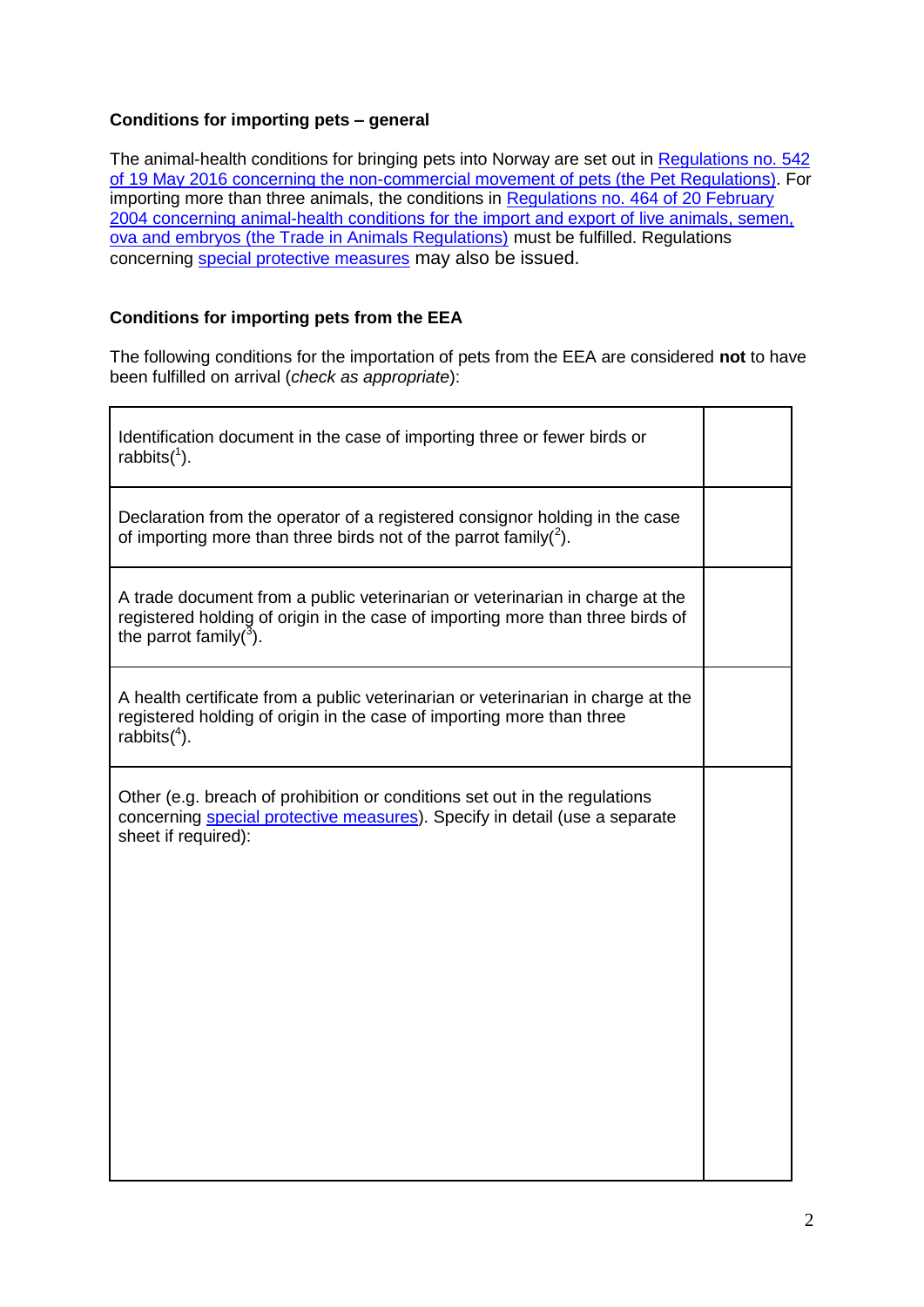# **Conditions for the importation of pets from countries or territories outside the EEA**

The following conditions for the importation of pets from countries or territories outside the EEA, incl. Svalbard, are considered **not** to have been fulfilled on arrival *(check as appropriate):*

| Identification document in the case of importing three or fewer birds, rabbits<br>or rodents $(^5)$ .                                                                                                                                                                                       |  |
|---------------------------------------------------------------------------------------------------------------------------------------------------------------------------------------------------------------------------------------------------------------------------------------------|--|
| Declaration from the operator of a registered consignor holding in the case<br>of importing more than three birds not of the parrot family from Andorra,<br>Liechtenstein, Monaco, San Marino, Switzerland or the Vatican State( $6$ ).                                                     |  |
| A trade document from a public veterinarian or veterinarian in charge at the<br>registered holding of origin in the case of importing more than three birds of<br>the parrot family from Andorra, Liechtenstein, Monaco, San Marino,<br>Switzerland or the Vatican State( $\frac{7}{1}$ ).  |  |
| One or more import conditions in the case of importing more than three<br>birds from territories or states outside the EEA other than Andorra,<br>Liechtenstein, Monaco, San Marino, Switzerland or the Vatican State( ${}^{8}$ ).<br>Specify in detail (use a separate sheet if required): |  |
| A declaration concerning a quarantine facility in the case of importing more<br>than three birds from territories or states outside the EEA other than<br>Andorra, Liechtenstein, Monaco, San Marino, Switzerland or the Vatican<br>$State(9)$ .                                            |  |
| Other (e.g. breach of prohibition against importing more than three rodents<br>or rabbits from territories or countries outside the $EEA(10)$ or conditions set<br>out in the regulations concerning special protective measures). Specify in<br>detail (use a separate sheet if required): |  |

# **Preferred outcome of the owner/person responsible**

The following alternative is preferred (*check as appropriate*):

| Pet(s) returned to the country or territory of origin.          |  |
|-----------------------------------------------------------------|--|
| Pet(s) held/isolated until the import conditions are fulfilled. |  |
| Pet(s) euthanized.                                              |  |